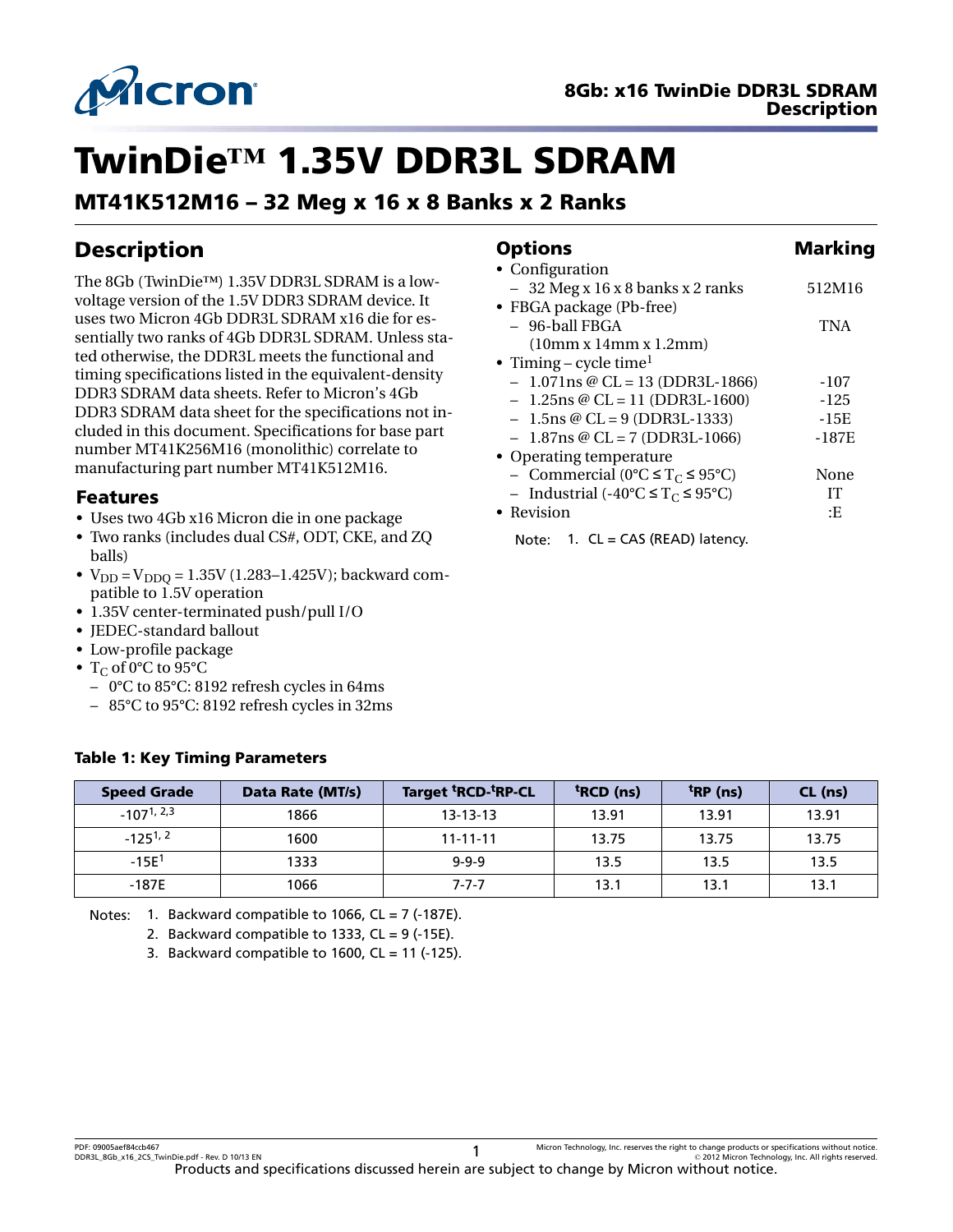

#### Table 2: Addressing

| Parameter           | 512 Meg x 16                    |
|---------------------|---------------------------------|
| Configuration       | 32 Meg x 16 x 8 banks x 2 ranks |
| Refresh count       | 8Κ                              |
| Row address         | 32K A[14:0]                     |
| <b>Bank address</b> | 8 BA[2:0]                       |
| Column address      | 1K A[9:0]                       |
| Page size           | 2KB                             |

### FBGA Part Marking Decoder

Due to space limitations, FBGA-packaged components have an abbreviated part marking that is different from the part number. Micron's FBGA part marking decoder is available at [www.micron.com/decoder](http://www.micron.com/decoder).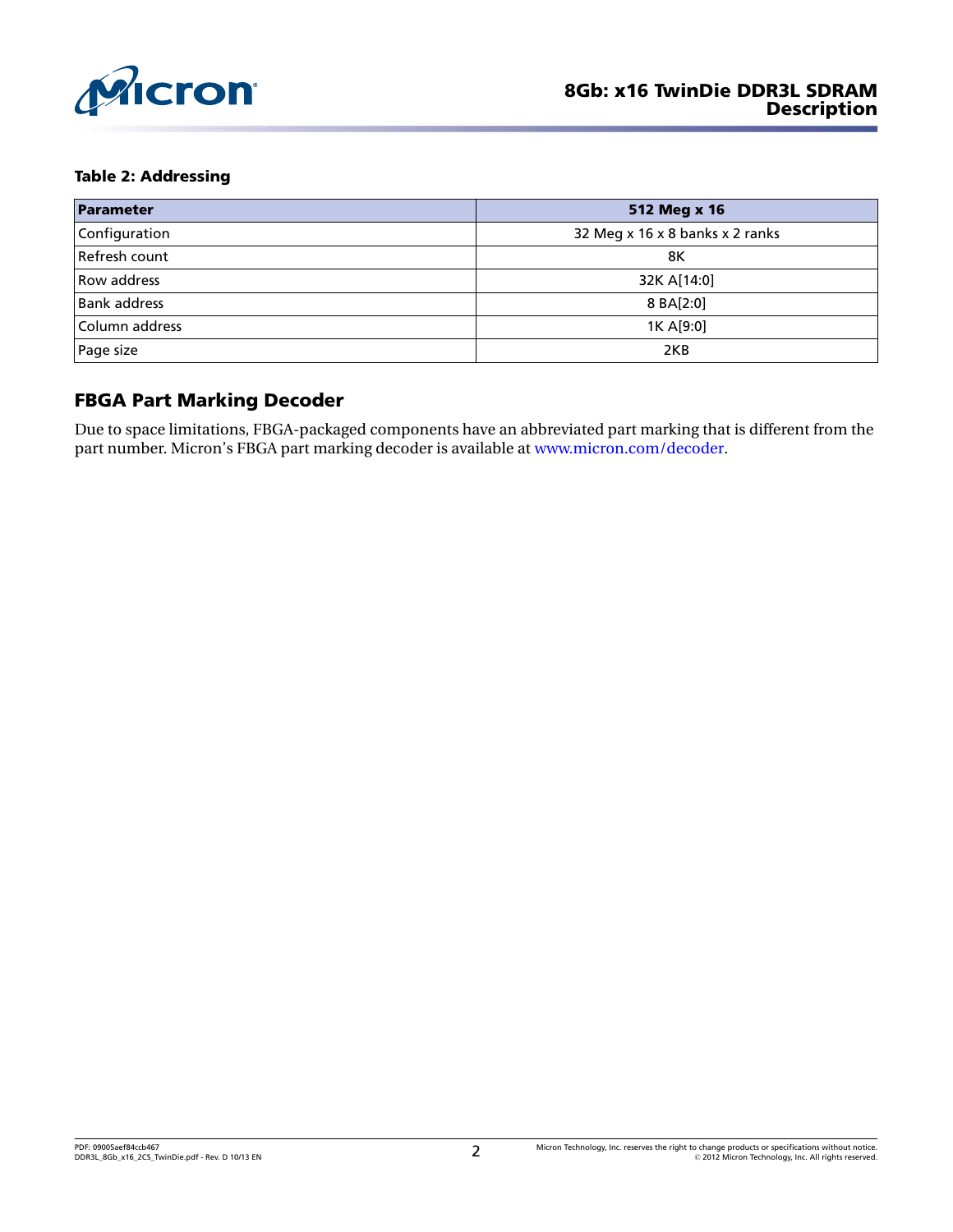

### Ball Assignments and Descriptions

#### Figure 1: 96-Ball FBGA – x16 (Top View)



Note: 1. Dark balls (with rings) designate balls that differ from the monolithic versions.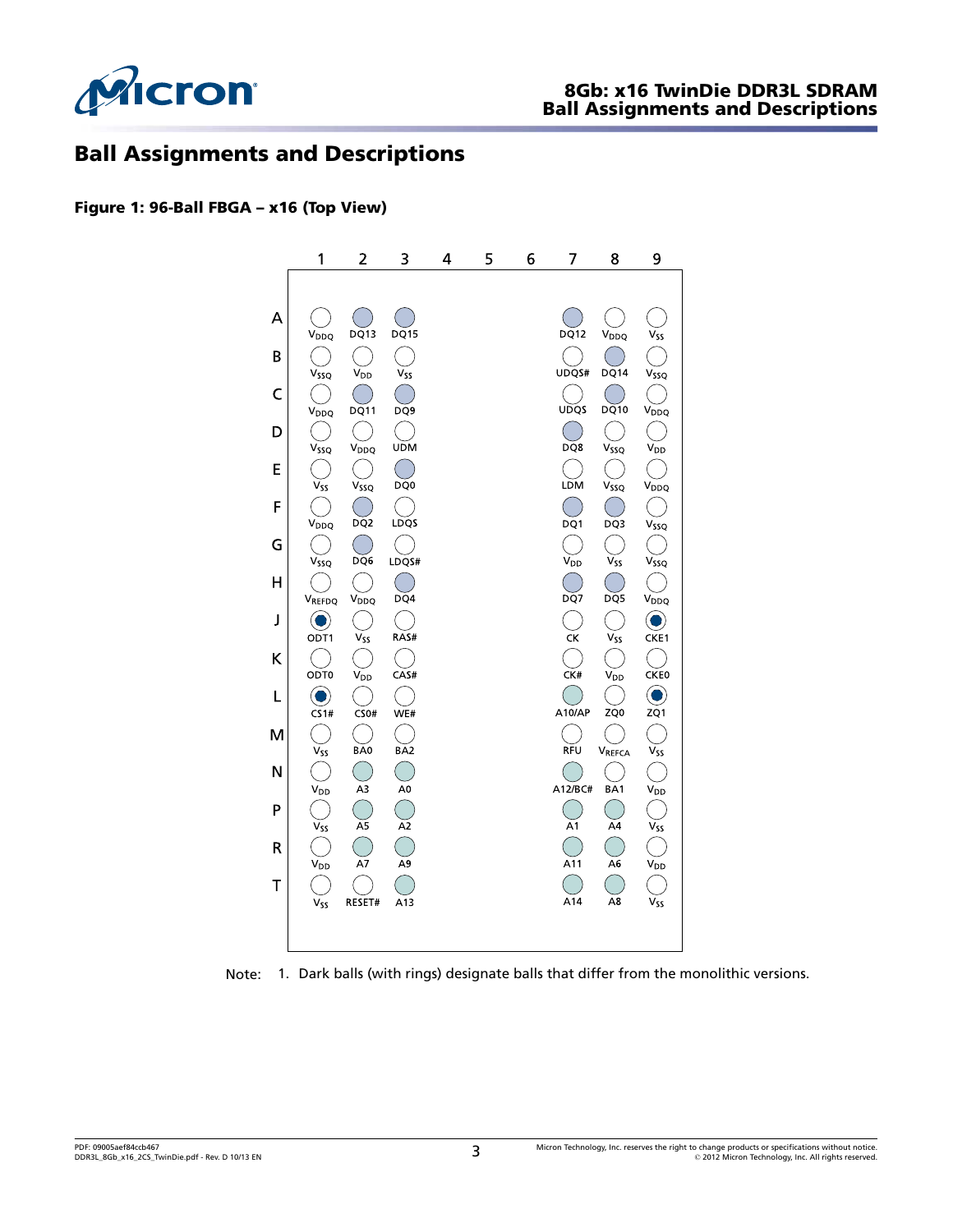

#### Table 3: 96-Ball FBGA – x16 Ball Descriptions

| <b>Symbol</b>                             | <b>Type</b> | <b>Description</b>                                                                                                                                                                                                                                                                                                                                                                                                                                                                                                                                                                                                                                                                                                                                                                                   |
|-------------------------------------------|-------------|------------------------------------------------------------------------------------------------------------------------------------------------------------------------------------------------------------------------------------------------------------------------------------------------------------------------------------------------------------------------------------------------------------------------------------------------------------------------------------------------------------------------------------------------------------------------------------------------------------------------------------------------------------------------------------------------------------------------------------------------------------------------------------------------------|
| A[14:13], A12/BC#,<br>A11, A10/AP, A[9:0] | Input       | Address inputs: Provide the row address for ACTIVATE commands, and the column<br>address and auto precharge bit (A10) for READ/WRITE commands, to select one<br>location out of the memory array in the respective bank. A10 sampled during a<br>PRECHARGE command determines whether the PRECHARGE applies to one bank<br>(A10 LOW, bank selected by BA[2:0]) or all banks (A10 HIGH). The address inputs also<br>provide the op-code during a LOAD MODE command. Address inputs are referenced<br>to V <sub>REFCA</sub> . A12/BC#: When enabled in the mode register (MR), A12 is sampled during<br>READ and WRITE commands to determine whether burst chop (on-the-fly) will be<br>performed (HIGH = BL8 or no burst chop, LOW = BC4). See Truth Table - Command in<br>the DDR3 SDRAM data sheet. |
| BA[2:0]                                   | Input       | Bank address inputs: BA[2:0] define the bank to which an ACTIVATE, READ,<br>WRITE, or PRECHARGE command is being applied. BA[2:0] define which mode<br>register (MR0, MR1, MR2, or MR3) is loaded during the LOAD MODE command.<br>BA[2:0] are referenced to VREFCA.                                                                                                                                                                                                                                                                                                                                                                                                                                                                                                                                 |
| CK, CK#                                   | Input       | Clock: CK and CK# are differential clock inputs. All control and address input signals<br>are sampled on the crossing of the positive edge of CK and the negative edge of<br>CK#. Output data strobe (DQS, DQS#) is referenced to the crossings of CK and CK#.                                                                                                                                                                                                                                                                                                                                                                                                                                                                                                                                       |
| CKE[1:0]                                  | Input       | Clock enable: CKE enables (registered HIGH) and disables (registered LOW) internal<br>circuitry and clocks on the DRAM. The specific circuitry that is enabled/disabled is de-<br>pendent upon the DDR3 SDRAM configuration and operating mode. Taking CKE<br>LOW provides PRECHARGE POWER-DOWN and SELF REFRESH operations (all banks<br>idle), or active power-down (row active in any bank). CKE is synchronous for power-<br>down entry and exit and for self refresh entry. CKE is asynchronous for self refresh<br>exit. Input buffers (excluding CK, CK#, CKE, RESET#, and ODT) are disabled during<br>POWER-DOWN. Input buffers (excluding CKE and RESET#) are disabled during SELF<br>REFRESH. CKE is referenced to VREFCA.                                                                 |
| CS#[1:0]                                  | Input       | Chip select: CS# enables (registered LOW) and disables (registered HIGH) the<br>command decoder. All commands are masked when CS# is registered HIGH. CS# pro-<br>vides for external rank selection on systems with multiple ranks. CS# is considered<br>part of the command code. CS# is referenced to VREFCA.                                                                                                                                                                                                                                                                                                                                                                                                                                                                                      |
| LDM                                       | Input       | Input data mask: LDM is a lower-byte, input mask signal for write data. Lower-byte<br>input data is masked when LDM is sampled HIGH along with the input data during a<br>write access. Although the LDM ball is input-only, the LDM loading is designed to<br>match that of the DQ and DQS balls. LDM is referenced to VREFDQ.                                                                                                                                                                                                                                                                                                                                                                                                                                                                      |
| ODT[0:1]                                  | Input       | On-die termination: ODT enables (registered HIGH) and disables (registered LOW)<br>termination resistance internal to the DDR3 SDRAM. When enabled in normal<br>operation, ODT is only applied to each of the following balls: DQ[15:0], LDQS,<br>LDQS#, UDQS, UDQS#, LDM, and UDM for the x16; DQ0[7:0], DQS, DQS#, DM/TDQS,<br>and NF/TDQS# (when TDQS is enabled) for the x8; DQ[3:0], DQS, DQS#, and DM for<br>the x4. The ODT input is ignored if disabled via the LOAD MODE command. ODT is<br>referenced to VREFCA.                                                                                                                                                                                                                                                                           |
| RAS#, CAS#, WE#                           | Input       | <b>Command inputs:</b> RAS#, CAS#, and WE# (along with CS#) define the command<br>being entered and are referenced to VREFCA.                                                                                                                                                                                                                                                                                                                                                                                                                                                                                                                                                                                                                                                                        |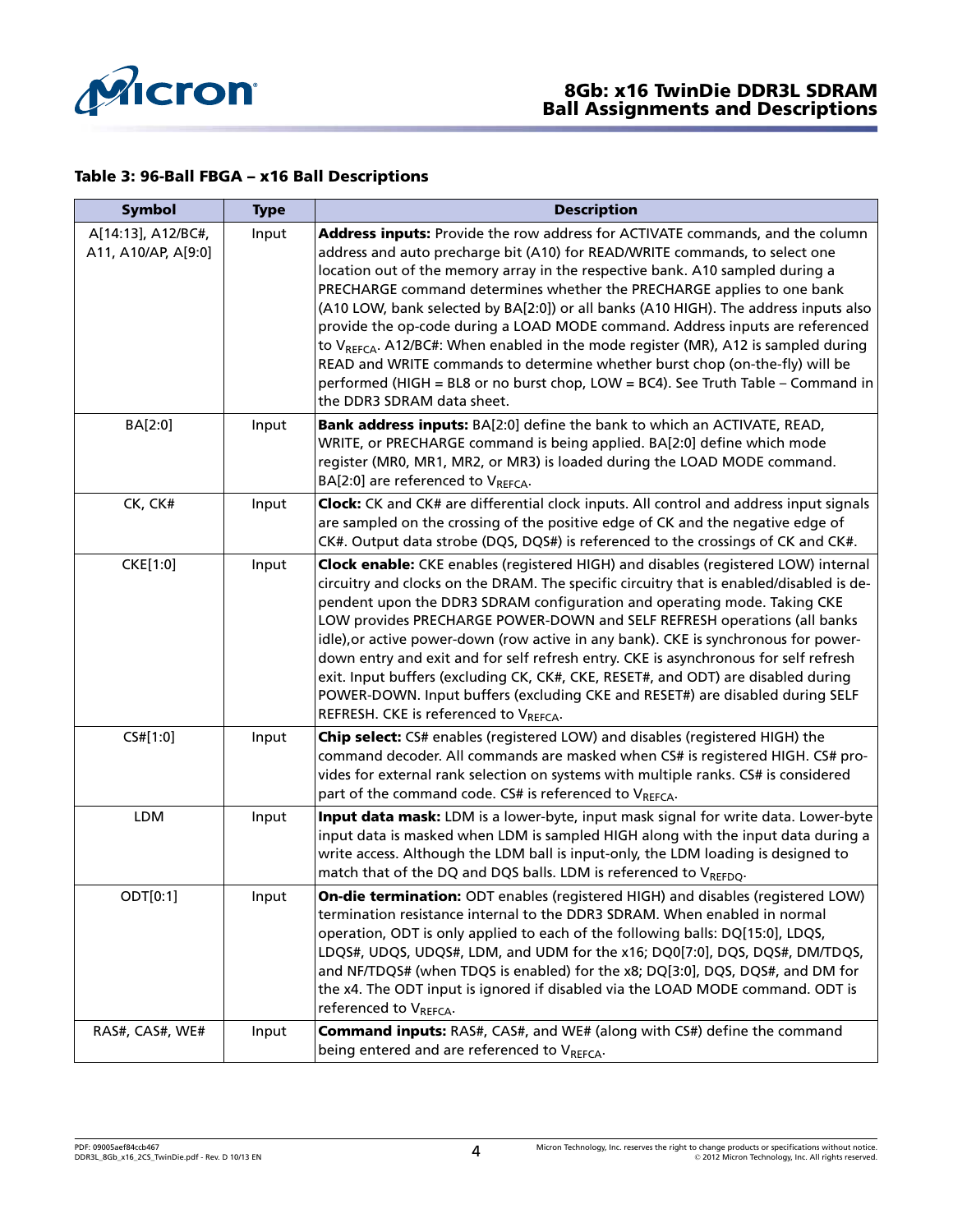

### Table 3: 96-Ball FBGA – x16 Ball Descriptions (Continued)

| <b>Symbol</b>      | <b>Type</b> | <b>Description</b>                                                                                                                                                                                                                                                                                                                |
|--------------------|-------------|-----------------------------------------------------------------------------------------------------------------------------------------------------------------------------------------------------------------------------------------------------------------------------------------------------------------------------------|
| RESET#             | Input       | Reset: RESET# is an active LOW CMOS input referenced to V <sub>SS</sub> . The RESET# input re-<br>ceiver is a CMOS input defined as a rail-to-rail signal with DC HIGH $\geq$ 0.8 x V <sub>DD</sub> and<br>DC LOW $\leq$ 0.2 $\times$ V <sub>DDQ</sub> . RESET# assertion and de-assertion are asynchronous.                      |
| <b>UDM</b>         | Input       | Input data mask: UDM is an upper-byte input mask signal for write data. Upper-<br>byte input data is masked when UDM is sampled HIGH along with that input data<br>during a WRITE access. Although the UDM ball is input-only, the UDM loading is<br>designed to match that of the DQ and DQS balls. UDM is referenced to VREFDO. |
| DQ[7:0]            | $UO$        | Data input/output: Lower byte of bidirectional data bus for the x16 configuration.<br>DQ[7:0] are referenced to VREFDO.                                                                                                                                                                                                           |
| DQ[15:8]           | I/O         | Data input/output: Upper byte of bidirectional data bus for the x16 configuration.<br>DQ[15:8] are referenced to VREFDO.                                                                                                                                                                                                          |
| LDQS, LDQS#        | $UO$        | Lower byte data strobe: Output with read data. Edge-aligned with read data.<br>Input with write data. Center-aligned to write data.                                                                                                                                                                                               |
| UDQS, UDQS#        | $UO$        | Upper byte data strobe: Output with read data. Edge-aligned with read data.<br>Input with write data. DQS is center-aligned to write data.                                                                                                                                                                                        |
| $V_{DD}$           | Supply      | Power supply: 1.35V, 1.283-1.45V.                                                                                                                                                                                                                                                                                                 |
| V <sub>DDQ</sub>   | Supply      | DQ power supply: 1.35V, 1.283-1.45V.                                                                                                                                                                                                                                                                                              |
| V <sub>REFCA</sub> | Supply      | Reference voltage for control, command, and address: $V_{RFFCA}$ must be<br>maintained at all times (including self refresh) for proper device operation.                                                                                                                                                                         |
| VREFDQ             | Supply      | <b>Reference voltage for data:</b> $V_{REFOO}$ must be maintained at all times (excluding self<br>refresh) for proper device operation.                                                                                                                                                                                           |
| $V_{SS}$           | Supply      | Ground.                                                                                                                                                                                                                                                                                                                           |
| V <sub>SSQ</sub>   | Supply      | DQ ground: Isolated on the device for improved noise immunity.                                                                                                                                                                                                                                                                    |
| ZQ[1:0]            | Reference   | External reference ball for output drive calibration: This lower byte ball is tied<br>to an external 240 $\Omega$ resistor (RZQ), which is tied to V <sub>SSO</sub> .                                                                                                                                                             |
| <b>NC</b>          |             | No connect: These balls should be left unconnected (the ball has no connection to<br>the DRAM or to other balls).                                                                                                                                                                                                                 |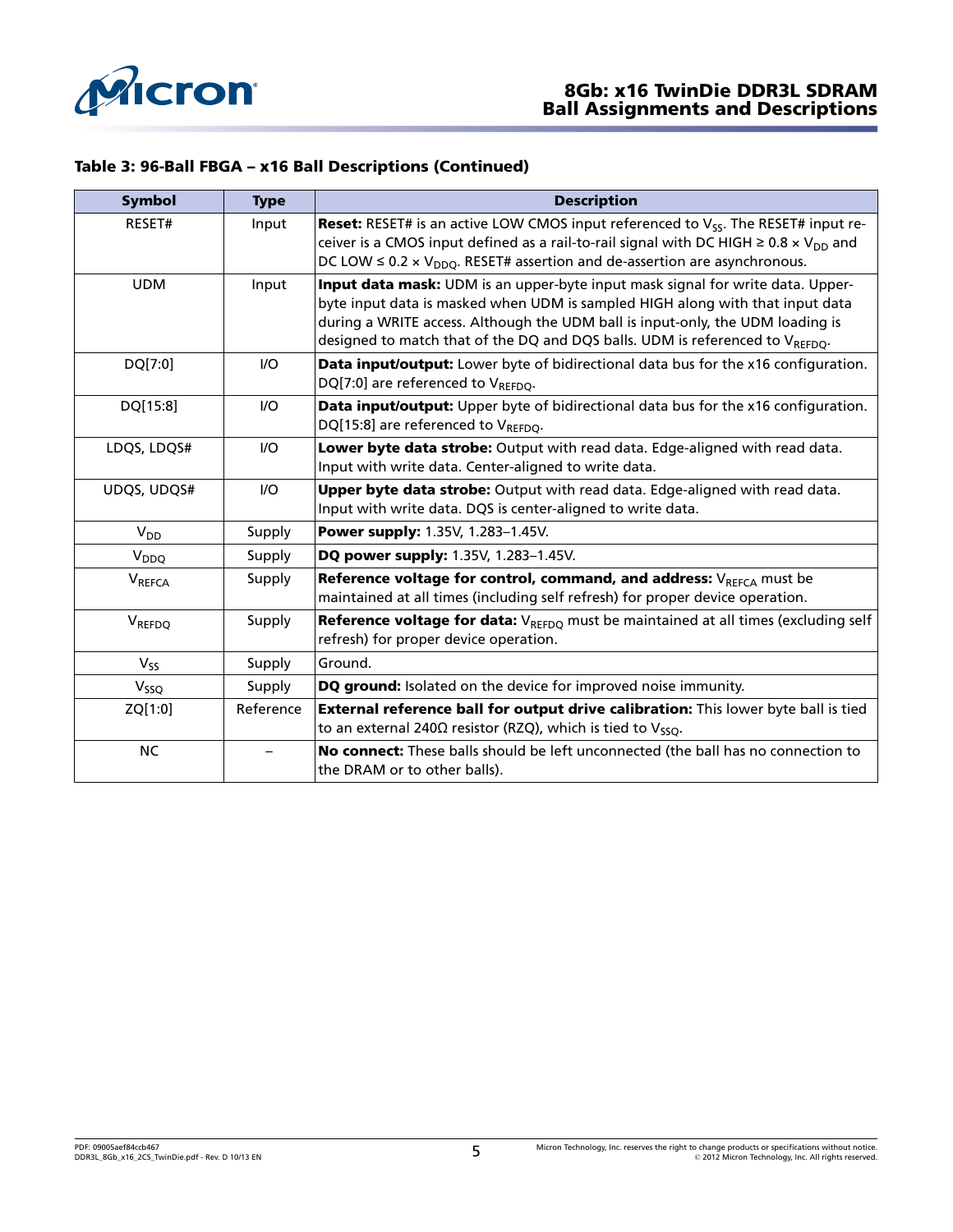

# Functional Description

The TwinDie DDR3L SDRAM is a high-speed, CMOS dynamic random access memory device internally configured as two 8-bank DDR3L SDRAM devices.

Although each die is tested individually within the dual-die package, some TwinDie test results may vary from a like die tested within a monolithic die package.

The DDR3L SDRAM uses a double data rate architecture to achieve high-speed operation. The double data rate architecture is an 8*n*-prefetch architecture with an interface designed to transfer two data words per clock cycle at the I/O balls. A single read or write access consists of a single 8*n*-bit-wide, one-clock-cycle data transfer at the internal DRAM core and eight corresponding *n*-bit-wide, one-half-clock-cycle data transfers at the I/O balls.

The differential data strobe (DQS, DQS#) is transmitted externally, along with data, for use in data capture at the DDR3L SDRAM input receiver. DQS is center-aligned with data for WRITEs. The read data is transmitted by the DDR3L SDRAM and edge-aligned to the data strobes.

Read and write accesses to the DDR3L SDRAM are burst-oriented. Accesses start at a selected location and continue for a programmed number of locations in a programmed sequence. Accesses begin with the registration of an ACTIVATE command, which is then followed by a READ or WRITE command. The address bits registered coincident with the ACTIVATE command are used to select the bank and row to be accessed. The address bits (including CS*n*#, BA*n*, and A*n*) registered coincident with the READ or WRITE command are used to select the rank, bank, and starting column location for the burst access.

This data sheet provides a general description, package dimensions, and the package ballout. Refer to the Micron monolithic DDR3L data sheet for complete information regarding individual die initialization, register definition, command descriptions, and die operation.

### Industrial Temperature

The industrial temperature (IT) option, if offered, requires that the case temperature not exceed –40°C or 95°C. JEDEC specifications require the refresh rate to double when  $T_{C}$  exceeds 85°C; this also requires use of the high-temperature self refresh option. Additionally, ODT resistance,  $I_{DD}$  values, some IDD specifications and the input/output impedance must be derated when  $T_{\rm C}$  is < 0°C or > 95°C. See the DDR3 monolithic data sheet for details.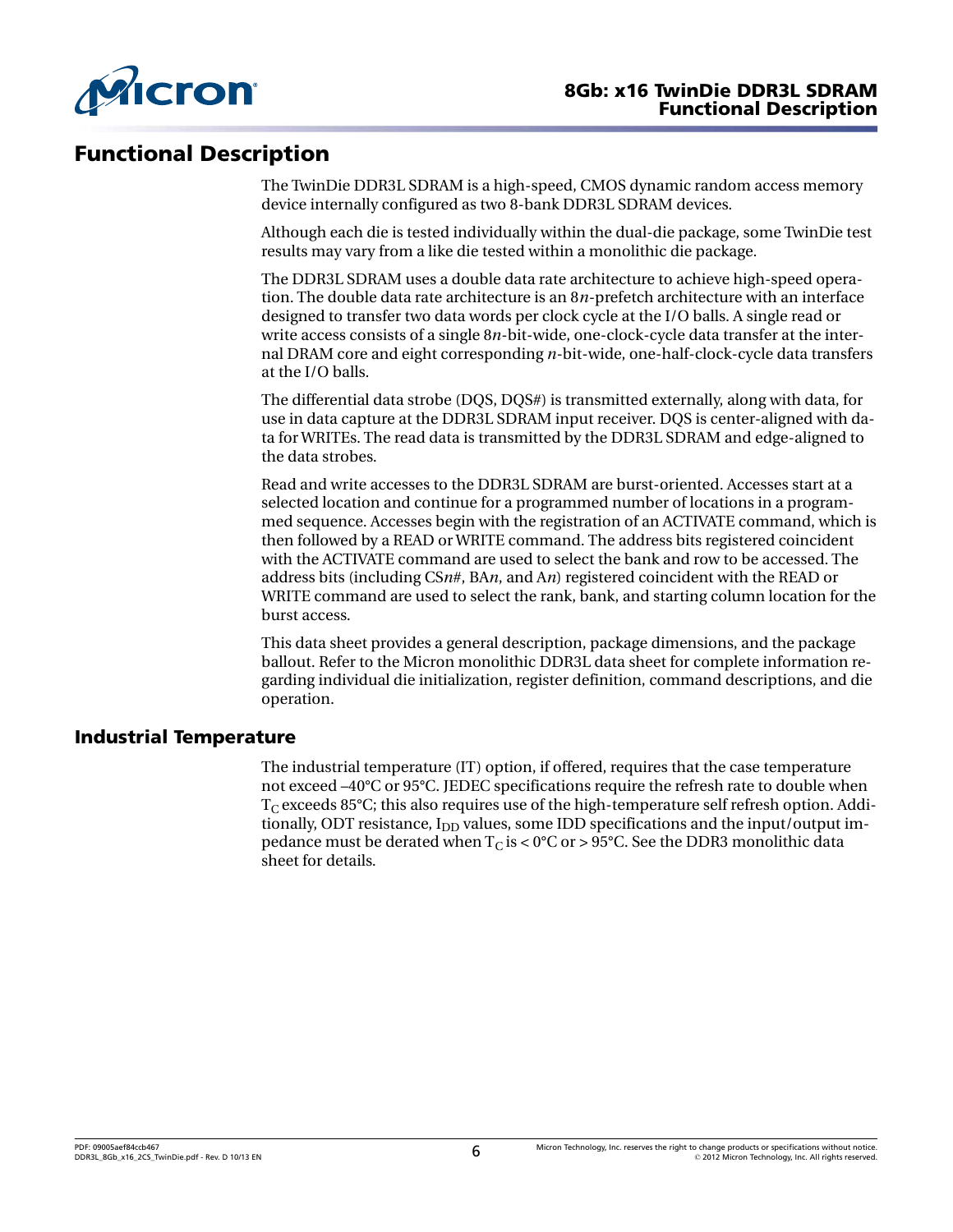

# Functional Block Diagram

Figure 2: Functional Block Diagram (32 Meg x 16 x 8 Banks x 2 Ranks)

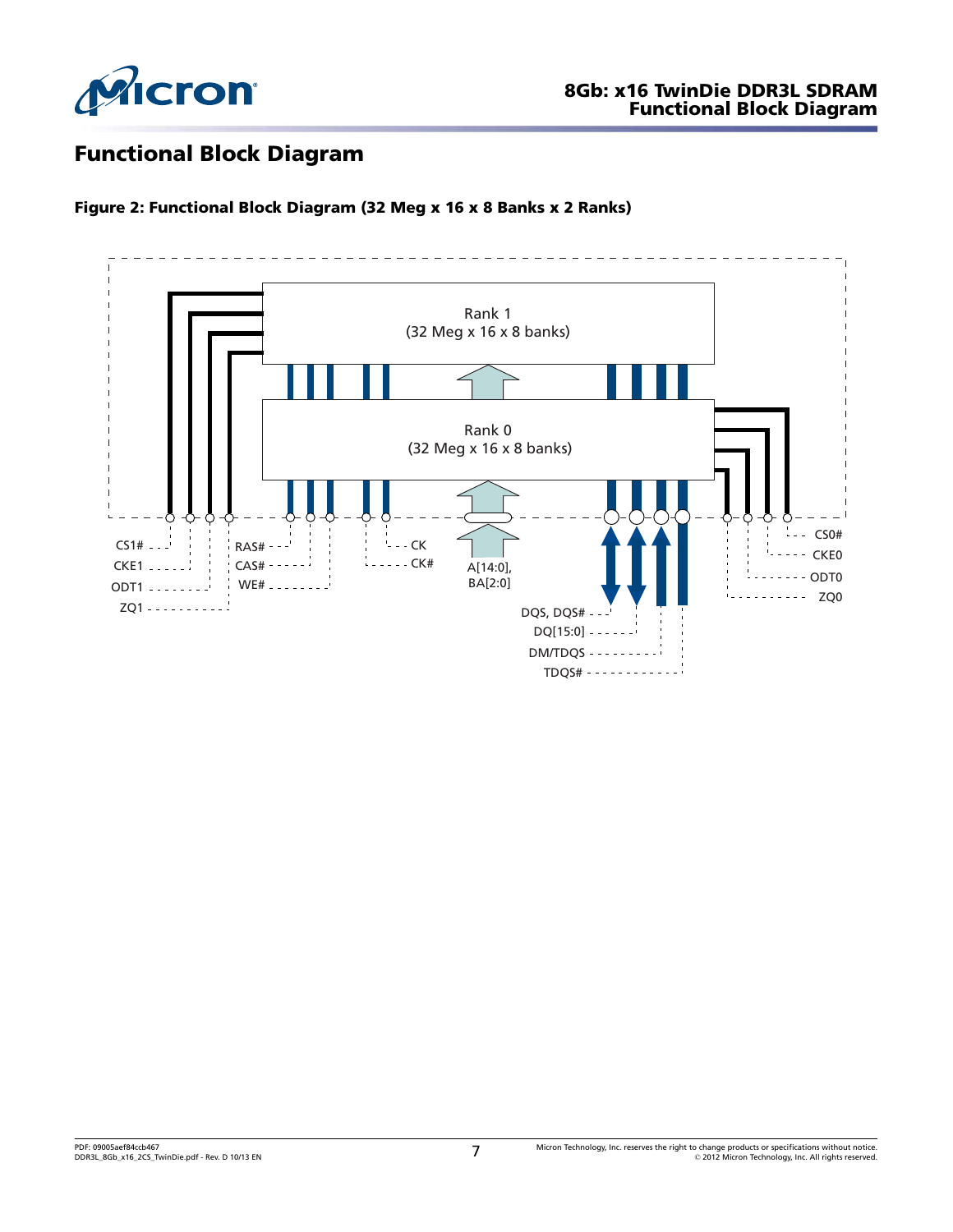

# Electrical Specifications

### Absolute Rating

Stresses greater than those listed may cause permanent damage to the device. This is a stress rating only, and functional operation of the device at these or any other conditions outside those indicated in the device data sheet is not implied. Exposure to absolute maximum rating conditions for extended periods may adversely affect reliability.

#### Table 4: Absolute Maximum DC Ratings

| Parameter                                                                                                                                                         | <b>Symbol</b>        | <b>Min</b> | <b>Max</b>               | <b>Units</b> | <b>Notes</b>  |
|-------------------------------------------------------------------------------------------------------------------------------------------------------------------|----------------------|------------|--------------------------|--------------|---------------|
| $V_{DD}$ supply voltage relative to $V_{SS}$                                                                                                                      | $V_{DD}$             | $-0.4$     | 1.975                    | v            |               |
| $V_{DD}$ supply voltage relative to $V_{SSO}$                                                                                                                     | V <sub>DDQ</sub>     | $-0.4$     | 1.975                    | $\vee$       |               |
| Voltage on any ball relative to V <sub>SS</sub>                                                                                                                   | $V_{IN}$ , $V_{OUT}$ | $-0.4$     | 1.975                    | V            |               |
| Input leakage current<br>Any input $0V \leq V_{IN} \leq V_{DD}$<br>$V_{REF}$ pin 0V $\leq$ V <sub>IN</sub> $\leq$ 1.1V<br>(All other pins not under test = $0V$ ) | ı,                   | $-4$       | 4                        | μA           |               |
| V <sub>REF</sub> supply leakage current<br>$V_{REFDQ} = V_{DD}/2$ or $V_{REFCA} = V_{DD}/2$<br>(All other pins not under test = $0V$ )                            | <b>LVREF</b>         | $-2$       | $\overline{\phantom{a}}$ | μA           | $\mathcal{P}$ |
| Operating case temperature                                                                                                                                        | $T_C$                | $\Omega$   | 95                       | °C           | 3, 4          |
| Storage temperature                                                                                                                                               | $T_{STG}$            | $-55$      | 150                      | °C           |               |

Notes: 1.  $V_{DD}$  and  $V_{DDQ}$  must be within 300mV of each other at all times, and  $V_{REF}$  must not be greater than 0.6 x V<sub>DDQ</sub>. When V<sub>DD</sub> and V<sub>DDQ</sub> are less than 500mV, V<sub>REF</sub> may be ≤ 300mV.

- 2. The minimum limit requirement is for testing purposes. The leakage current on the  $V_{REF}$ pin should be minimal.
- 3. MAX operating case temperature. T<sub>C</sub> is measured in the center of the package (see the Temperature Test Point Location figure).
- 4. Device functionality is not guaranteed if the DRAM device exceeds the maximum  $T_c$  during operation.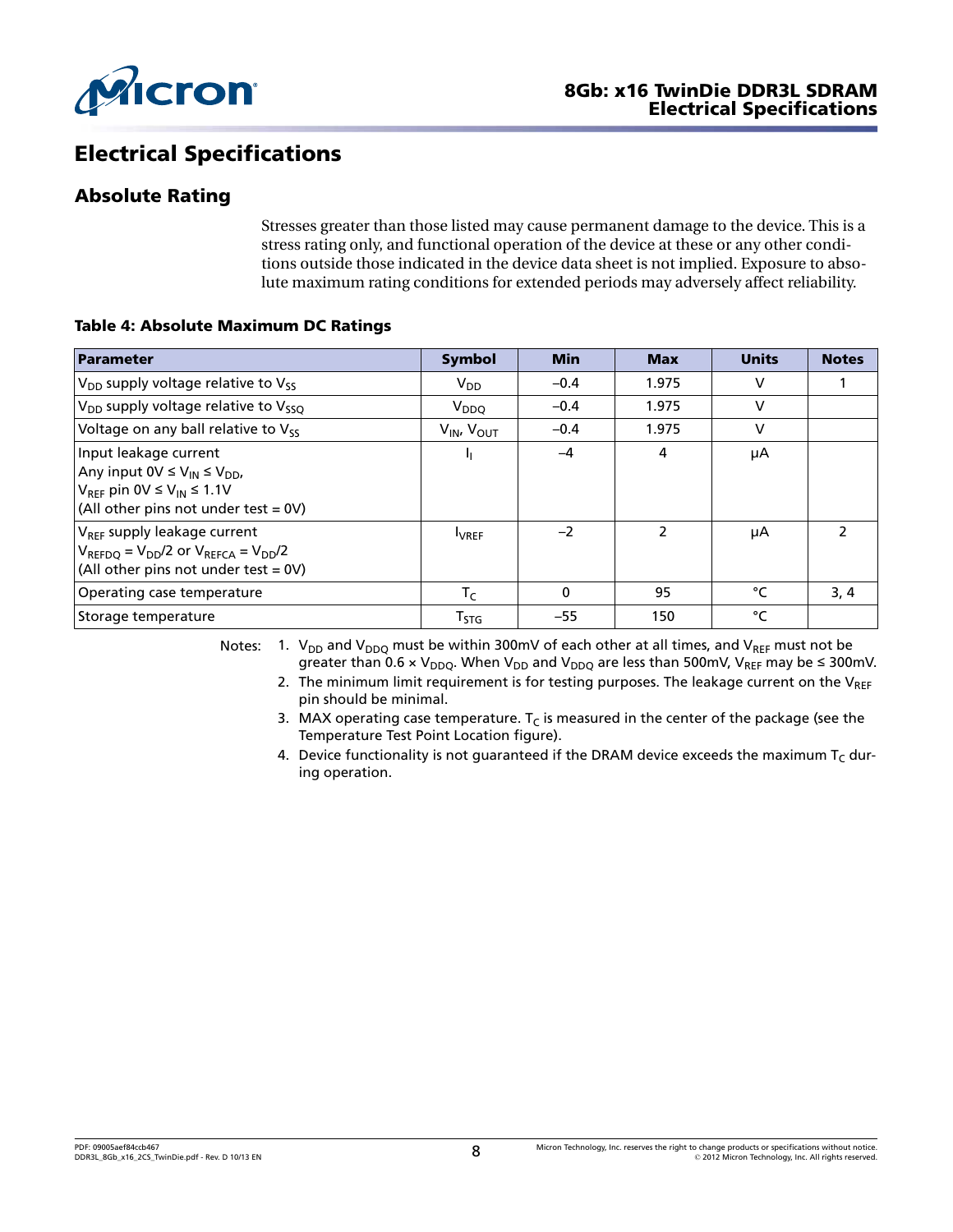

### Input/Output Capacitance

The lump capacitance values are not listed. Simulations should use actual models and not lumped capacitance.

### Temperature and Thermal Impedance

It is imperative that the DDR3L SDRAM device's temperature specifications, shown in the following table, be maintained in order to ensure the junction temperature is in the proper operating range to meet data sheet specifications. An important step in maintaining the proper junction temperature is using the device's thermal impedances correctly. Thermal impedances listed in the Thermal Characteristics table apply to the current die revision and packages.

Incorrectly using thermal impedances can produce significant errors. Read Micron technical note TN-00-08, "Thermal Applications," prior to using the values listed in the thermal impedance table. For designs that are expected to last several years and require the flexibility to use several DRAM die shrinks, consider using final target theta values (rather than existing values) to account for increased thermal impedances from the die size reduction.

The DDR3 SDRAM device's safe junction temperature range can be maintained when the  $T_c$  specification is not exceeded. In applications where the device's ambient temperature is too high, use of forced air and/or heat sinks may be required to satisfy the case temperature specifications.

#### Table 5: Thermal Characteristics

Notes 1–3 apply to entire table

| Parameter             | Symbol | <b>Value</b> | <b>Units</b> | <b>Notes</b> |
|-----------------------|--------|--------------|--------------|--------------|
| Operating temperature |        | $0$ to $85$  | $\sim$       |              |
|                       |        | 0 to 95      | $\sim$       | 4            |

Notes: 1. MAX operating case temperature  $T<sub>C</sub>$  is measured in the center of the package, as shown below.

- 2. A thermal solution must be designed to ensure that the device does not exceed the maximum  $T_c$  during operation.
- 3. Device functionality is not guaranteed if the device exceeds maximum  $T_c$  during operation.
- 4. If T<sub>C</sub> exceeds 85°C, the DRAM must be refreshed externally at 2x refresh, which is a 3.9µs interval refresh rate. The use of self refresh temperature (SRT) or automatic self refresh (ASR), if available, must be enabled.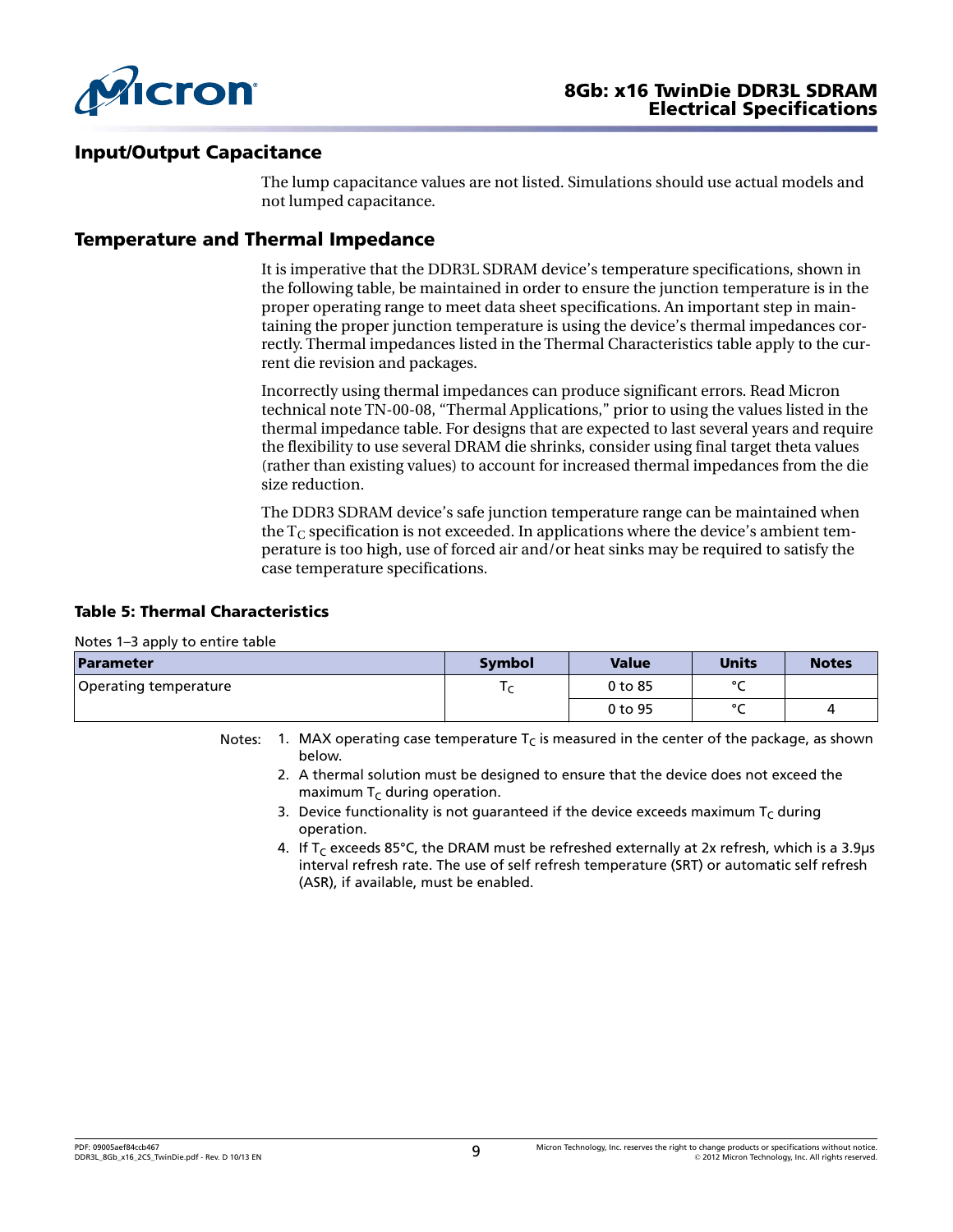

#### Figure 3: Temperature Test Point Location



#### Table 6: Thermal Impedance

| <b>Die Rev</b> | <b>Package</b> | <b>Substrate</b>       | $\Theta$ JA (°C/W)<br>$Airflow =$<br>0 <sub>m/s</sub> | $\Theta$ JA (°C/W)<br>$Airflow =$<br>1 <sub>m/s</sub> | $\Theta$ JA (°C/W)<br>$Airflow =$<br>2 <sub>m/s</sub> | $\Theta$ JB (°C/W) | $\Theta$ JC (°C/W) | <b>Notes</b> |
|----------------|----------------|------------------------|-------------------------------------------------------|-------------------------------------------------------|-------------------------------------------------------|--------------------|--------------------|--------------|
| E              | 96-ball        | Low con-<br>ductivity  | 48.0                                                  | 36.4                                                  | 31.9                                                  | n/a                | 1.8                |              |
|                |                | High con-<br>ductivity | 28.6                                                  | 23.4                                                  | 21.6                                                  | 16.5               | n/a                |              |

Note: 1. Thermal resistance data is based on a number of samples from multiple lots and should be viewed as a typical number.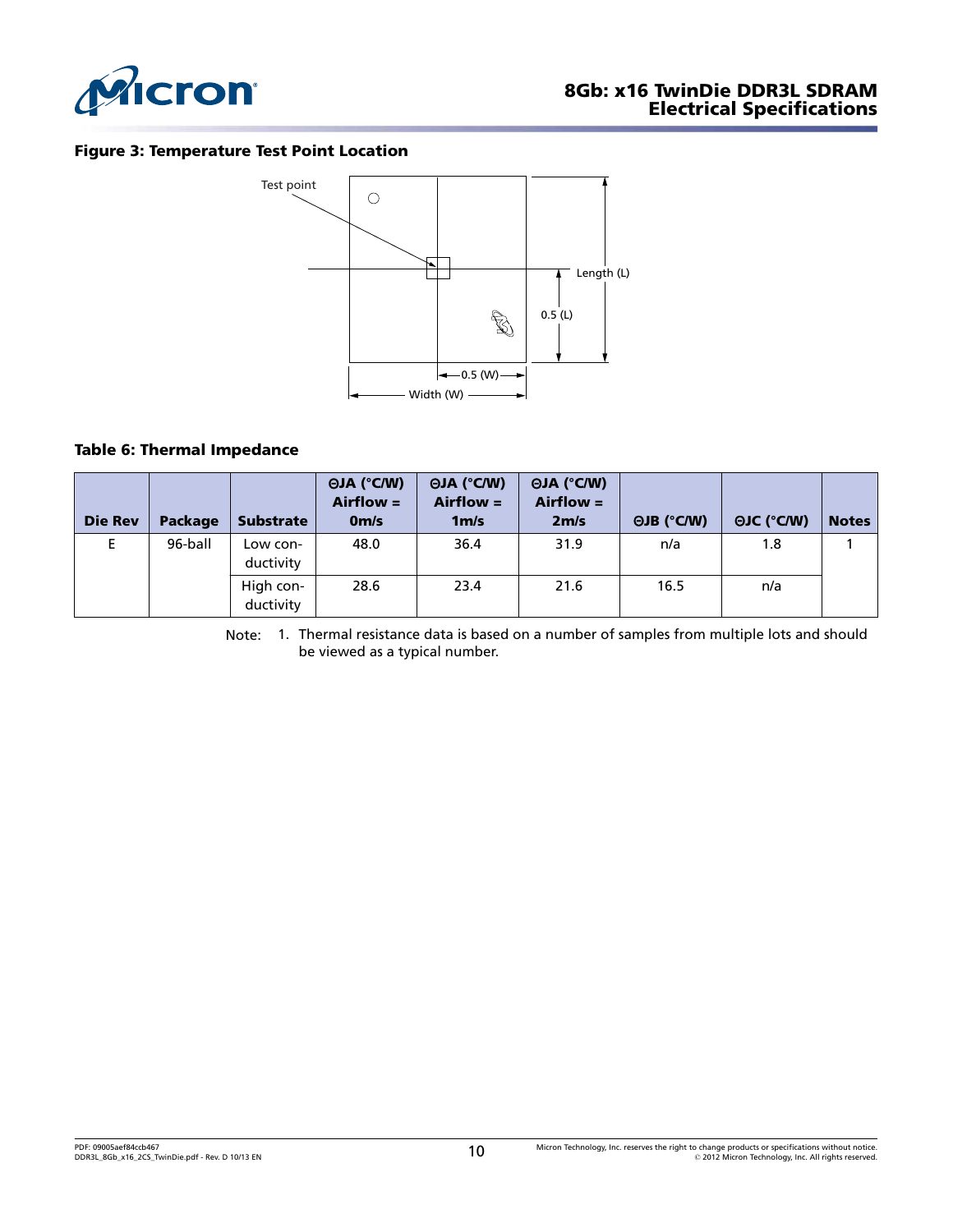

## Electrical Specifications –  $I_{CDD}$  Parameters

| <b>Combined</b><br><b>Symbol</b>              | <b>Individual</b><br><b>Die Status</b>      | <b>Bus</b><br><b>Width</b> | $-187E$ | $-15E$ | $-125$ | $-107$ | <b>Units</b>   |
|-----------------------------------------------|---------------------------------------------|----------------------------|---------|--------|--------|--------|----------------|
| $I_{CDD0}$                                    | $I_{CDD0}$ =<br>$I_{DD0} + I_{DD2P0} + 5$   | x16                        | 78      | 81     | 89     | 96     | mA             |
| I <sub>CDD1</sub>                             | $I_{CDD1} =$<br>$I_{DD1} + I_{DD2P0} + 5$   | x16                        | 103     | 107    | 110    | 114    | mA             |
| I <sub>CDD2P0</sub> (slow exit)               | $I_{CDD2PO}$ =<br>$I_{DD2P0} + I_{DD2P0}$   | x16                        | 36      | 36     | 36     | 36     | mA             |
| I <sub>CDD2P1</sub> (fast exit)               | $I_{CDD2P1} =$<br>$I_{DD2P1} + I_{DD2P0}$   | x16                        | 44      | 46     | 50     | 55     | mA             |
| ICDD <sub>2Q</sub>                            | $I_{CDD2Q} =$<br>$I_{DD2Q} + I_{DD2P0}$     | x16                        | 45      | 46     | 50     | 53     | mA             |
| ICDD <sub>2N</sub>                            | $I_{CDD2N}$ =<br>$IDD2N + IDD2PO$           | x16                        | 46      | 47     | 50     | 53     | mA             |
| ICDD2NT                                       | $I_{CDD2NT} =$<br>$I_{DD2NT} + I_{DD2PO}$   | x16                        | 53      | 57     | 60     | 63     | m <sub>A</sub> |
| ICDD3P                                        | $ICDD3P = IDD3P + IDD2P0$                   | x16                        | 50      | 53     | 56     | 59     | m <sub>A</sub> |
| <b>CDD3N</b>                                  | $I_{CDD3N} =$<br>$IDD3N + IDD2PO$           | x16                        | 59      | 63     | 65     | 67     | mA             |
| $I_{CDD4R}$                                   | $I_{CDD4R}$ =<br>$I_{DD4R} + I_{DD2P0} + 5$ | x16                        | 208     | 225    | 258    | 275    | mA             |
| I <sub>CDD4W</sub>                            | $I_{CDD4W}$ =<br>$I_{DD4W} + I_{DD2P0} + 5$ | x16                        | 160     | 175    | 194    | 213    | mA             |
| ICDD5B                                        | $I_{CDD5B}$ =<br>$I_{DD5B} + I_{DD2P0}$     | x16                        | 242     | 246    | 253    | 257    | m <sub>A</sub> |
| $I_{CDD6}$<br>(room temperature)              | $I_{CDD6} =$<br>$I_{DD6} + I_{DD6}$         | x16                        | 40      | 40     | 40     | 40     | mA             |
| <b>ICDD6ET</b><br>(extended tempera-<br>ture) | $I_{CDD6ET}$ =<br>$I_{DD6ET} + I_{DD6ET}$   | x16                        | 50      | 50     | 50     | 50     | mA             |
| I <sub>CDD7</sub>                             | $I_{CDD7}$ =<br>$I_{DD7} + I_{DD2P0} + 5$   | x16                        | 221     | 240    | 266    | 297    | mA             |
| I <sub>CDD8</sub>                             | $I_{CDD8} = 2 \times I_{DD2P0} + 4$         | x16                        | 40      | 40     | 40     | 40     | mA             |

### Table 7: DDR3L I<sub>CDD</sub> Specifications and Conditions (Die Revision E)

Note: 1. I<sub>CDD</sub> values reflect the combined current of both individual die. I<sub>DDx</sub> represents individual die values.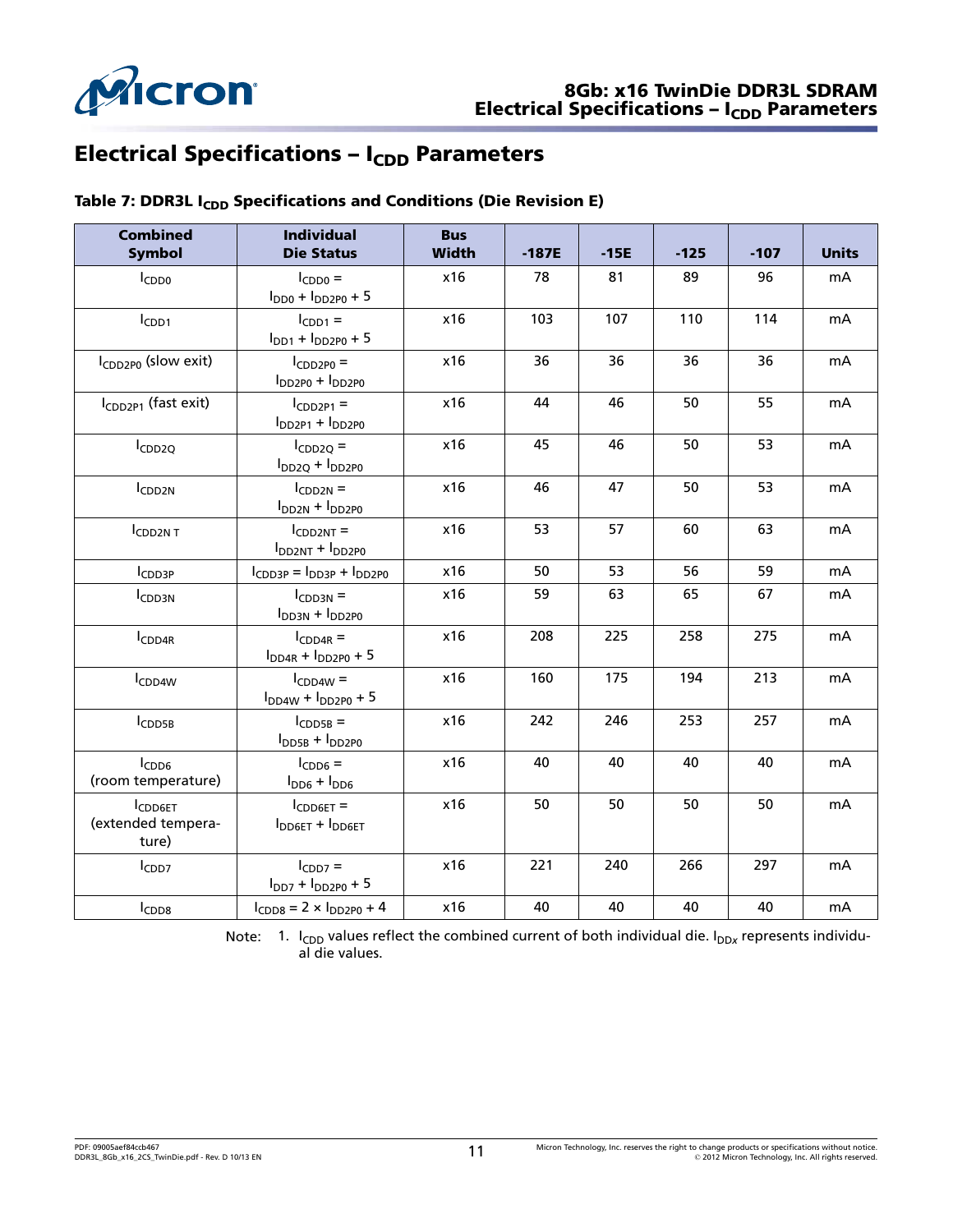

# Package Dimensions

#### Figure 4: 96-Ball FBGA – Die Revision E (Package Code TNA)





2. Solder ball material: SAC305 (96.5% Sn, 3% Ag, 0.5% Cu).